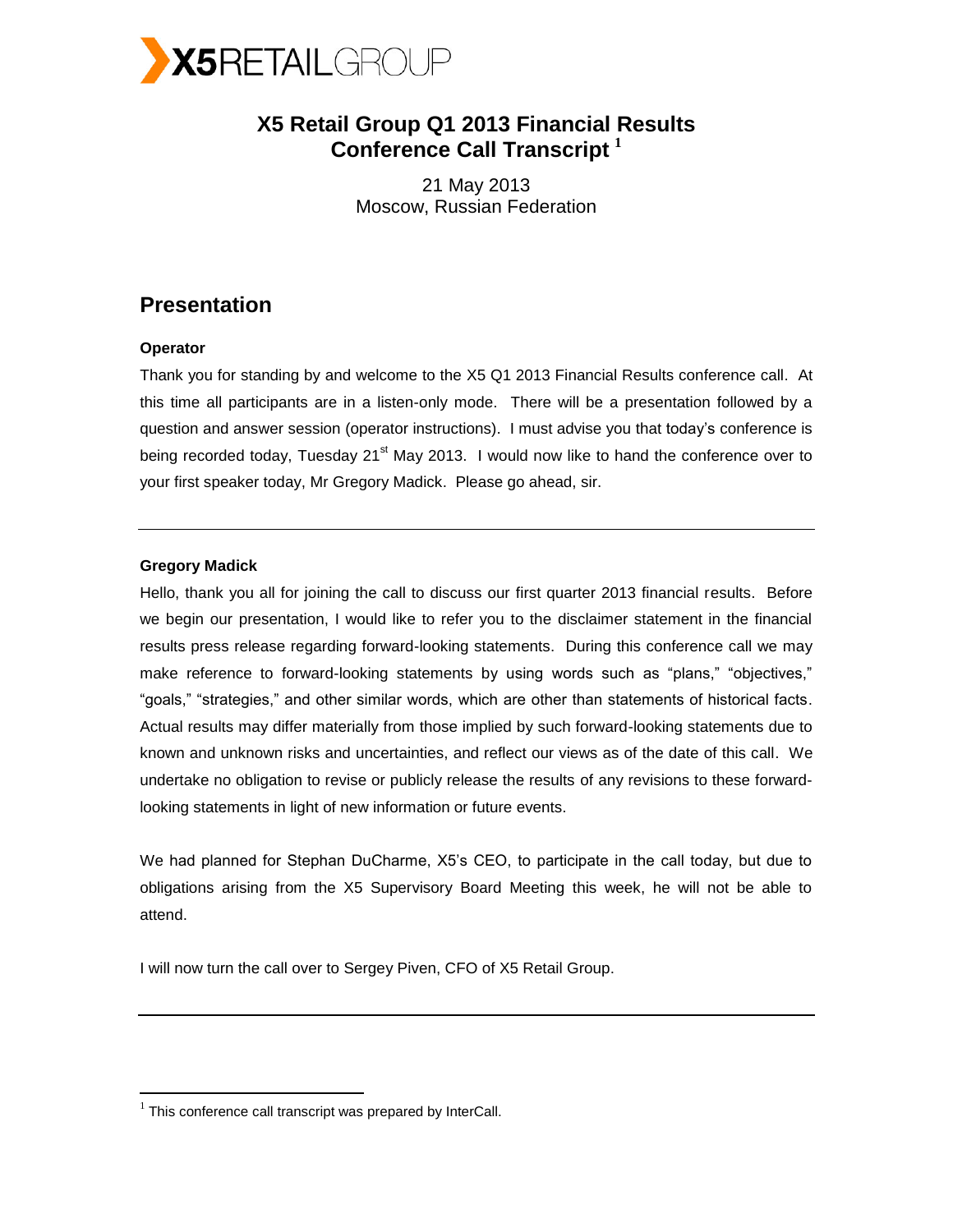

# **Sergey Piven**

Thanks Greg and thank you all for joining us to discuss X5's first quarter 2013 financial results. To begin the call, I would like to comment on the Company's recent announced appointment of Olga Naumova as the General Director of Pyaterochka, our Soft Discounter format, and provide an update on the Company's transformation.

As most of you are aware, on  $16<sup>th</sup>$  May we announced that Olga Naumova has joined X5 as General Director of Pyaterochka and a member of the X5 Executive Board. This appointment completes the Executive Team of X5. The search to fill this important position was not simple. However, based on our past experience, we have a better understanding of the key qualities required in a candidate in order to be a successful leader of the Soft Discounter and execute against the format's strategy. During the interview process we had several candidates who made the short list, including some with a retail background. In the end it was Olga's managerial experience, strategic vision, and systematic approach to change that proved to be the deciding factor. One of the key qualities required for the position is a strong Russian background and Russian market experience at the General Director level. Olga has over 20 years of experience in the Russian market, primarily at the General Director level and as Commercial and Marketing Director in leading Russian metallurgy and IT companies. During this time she has demonstrated her ability to successfully lead change management and restructuring projects within large and complex organisational structures. Olga has a very broad and strategic view on business development and a proven track record of managing a large team in Russian and international environments. This experience will be critical, as Olga steps in to lead the evolution of the Soft Discounter format into a truly modern retail operation. There is no shortage of Russian and international retail expertise at X5's Executive Board level and within the Soft Discounter format at various management levels. Olga will be collaborating with and leading these teams to drive the changes necessary to elevate Pyaterochka to the next level. Olga has met and participated in management workshops with the Company's Senior Executive Team over the last month and there is a clear alignment in terms of what she and the teams see as the key business values for the Company and what needs to be done to achieve them. This is an important factor, because it provides a solid basis for an effective onboarding for Olga and indicates a good fit with the team, another important consideration in filling this role. The challenges we face in turning around the Soft Discounter's operations will require a strong pair of experienced hands that can effectively lead the format's team through the changes required to deliver against our strategy. Olga is this person.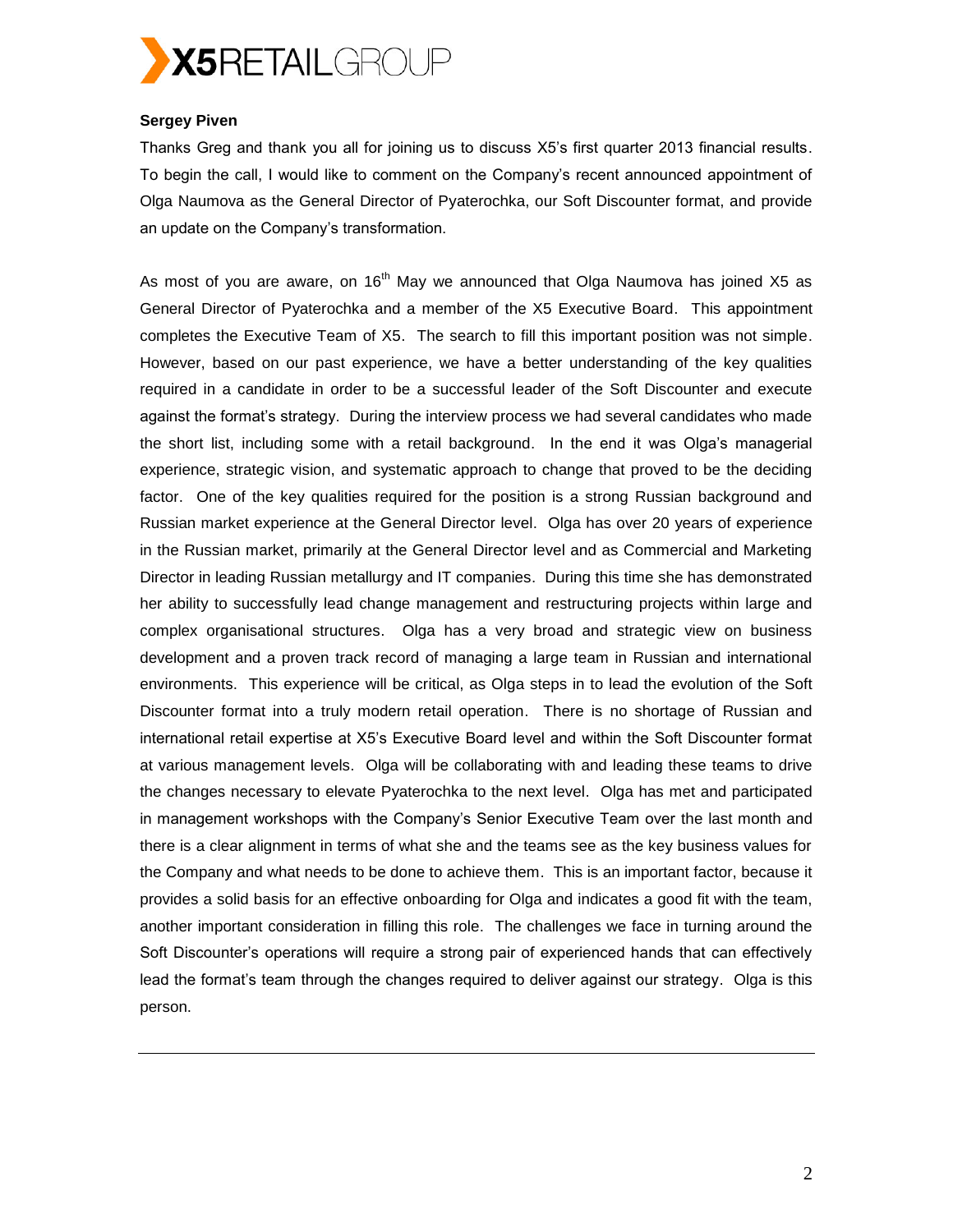# X5RETAILGROUP

This brings me to the ongoing business transformation and recent changes we have made to the Company's organisational structure. These changes will focus primarily on the Soft Discounter, but will also allow us to strengthen the operation across all formats.

In 2011, we began the process of decentralisation and the transfer of many functions to the format level in order to move closer to the customer. As part of this process and the continued development of a more customer-centric format business model, we have decided to create dedicated supply chain and category management functions for the Soft Discounter format, while the bigger supermarket and hypermarket formats these functions will remain [there]. This change will recognise the distinct operating model of the Soft Discounter, including but not limited to a small assortment and volumes as well as high centralisation compared to the larger formats. It also provides each of the formats with a more focused service and a better set of tools to deliver value to their customers. These changes will be rolled out step by step starting with a supply chain in Moscow and Moscow region, where we will dedicate five distribution centres and transportation resources to the Soft Discounter format as of June  $1<sup>st</sup>$ . From this date we will also begin the process of creating a dedicated category management function at Pyaterochka. As regards both of these two division heads, both of whom will report to Olga Naumova, we have already selected the internal candidates to be appointed and their teams are being informed. Because we are implementing the changes within the Company in a transparent and open way, the reaction from our employees has been positive and we will continue to move forward in this way. As we are rolling out the changes in stages, this will provide us with an opportunity to test assumptions and minimise business disruptions and risks. As a result of these changes, we decided to move our analyst day to 11<sup>th</sup> July in order to give the team a chance to establish themselves in their new roles and to provide a more detailed presentation of the changes we feel are necessary to complete the transition.

We look forward to providing you with future updates on the progress and results of these changes.

I would now like to move onto our quarter one 2013 financial results. As we announced earlier, our total net sales in Rouble terms increased 8.1% year-on-year primarily driven by selling space expansion, price inflation and the positive performance of stores added over the past two years. Net Rouble retail sales at our Soft Discounter format increased by 9.1% year-on-year, which was primarily driven by a 27% year-over-year increase in sales from other regions and 6% year-overyear increase in sales from the central region. These increases were offset by a 2% decline in the sales from the North West region. The increases were mainly driven by a 17% increase in net selling space at the Soft Discounter, of which approximately 11% came from expansion in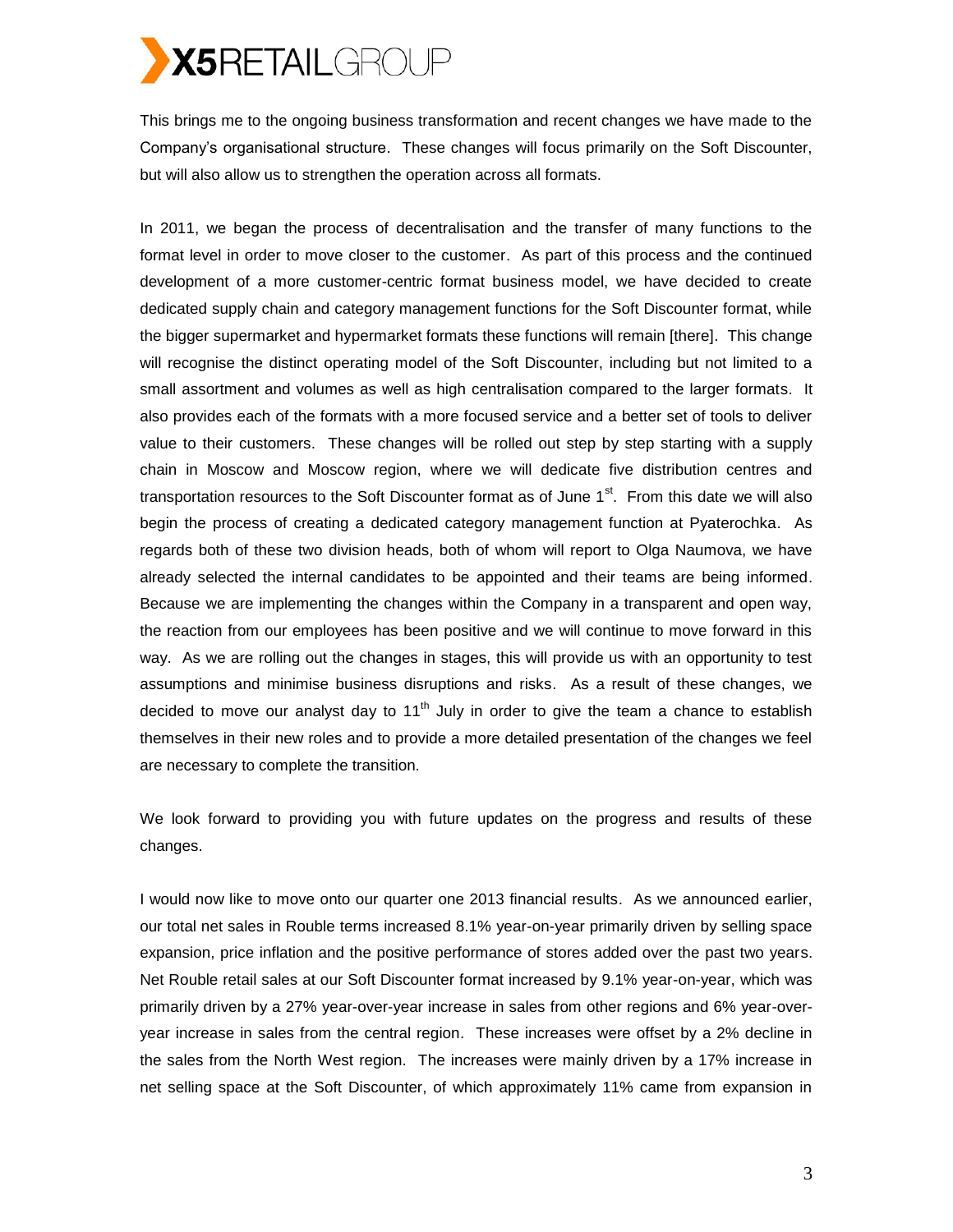

other regions. Also, average ticket grew year-on-year by just over 1%. Supermarkets recorded a 6.2 year-over-year increase in Rouble net retail sales, which was primarily driven by a 6.5% yearover-year increase in sales from the central region. Sales from supermarkets in other regions increased by 6.8 year-over-year, while the North West region grew by less than half a percent. The growth in net retail sales was mainly driven by selling space expansion of 9%, of which the central and other regions accounted for approximately 5% and 4% respectively. Supermarkets also benefited from approximately 2% year-on-year increase in the average ticket. Hypermarket sales in Rouble terms remained relatively flat year-on-year and were mainly impacted by store closures and downsizing in other regions. Net retail sales in Rouble terms increased by just over 4% and 1% in the central and north west regions respectively, which were offset by a 4% decline in sales from other regions due to a 3.5% decline in that region's net selling space.

Moving away from sales I would like to turn the discussion to our quarter one margins. We ended the quarter with a gross margin of 24.4% in line with the gross margin in quarter one 2012 of 24.5%. Our commercial terms have improved year-on-year, but were offset due to a combination of investment and price and promotions, as well as an increase in losses during the 2013 period. The losses were primarily related to expanded layout for fruit and veg, as well as [unclear] seasonal growth and alcohol, the latter due to changes in Government regulations. We have continued our focus on cost control at the SG&A level. However, we did see a slight increase in these expenses as a percentage of total net sales, primarily due to an increase in lease expense. As a percentage of total revenues, SG&A expenses increased in quarter one 2013 to 21.4% compared to 21.2% in quarter one 2012. Staff costs represents the largest component of SG&A expenses and in quarter one 2013 our total staff costs decreased by 32 basis points year-on-year as a percentage of net sales to 8.5%. The main driver for the decrease was a reduction in [unclear] which were offset by an increase in bestsellers. The increase in bestsellers is due to an increase in employees related to the 729 new stores added year-on-year where sales continued to ramp up as these stores mature.

Our lease expense in quarter one 2013 increased year-on-year by 30 basis points primarily due to an increase in net selling space and to a less extent increase in our average lease rates. Other store costs were higher year-on-year in quarter one 2013 by 11 basis points, primarily due to an increase in maintenance and repairs at our stores. We maintained our quarter one 2013 utilities cost as a percentage of net sales in line with costs in the 2012 period despite the increase in the store base and tariffs. This is the result of our ongoing efforts to promote efficient consumption of electricity, water, and other utilities. As a result of the factors discussed above, we reported an EBITDA margin of 6.8% in quarter one 2013 compared to 7.1% in quarter one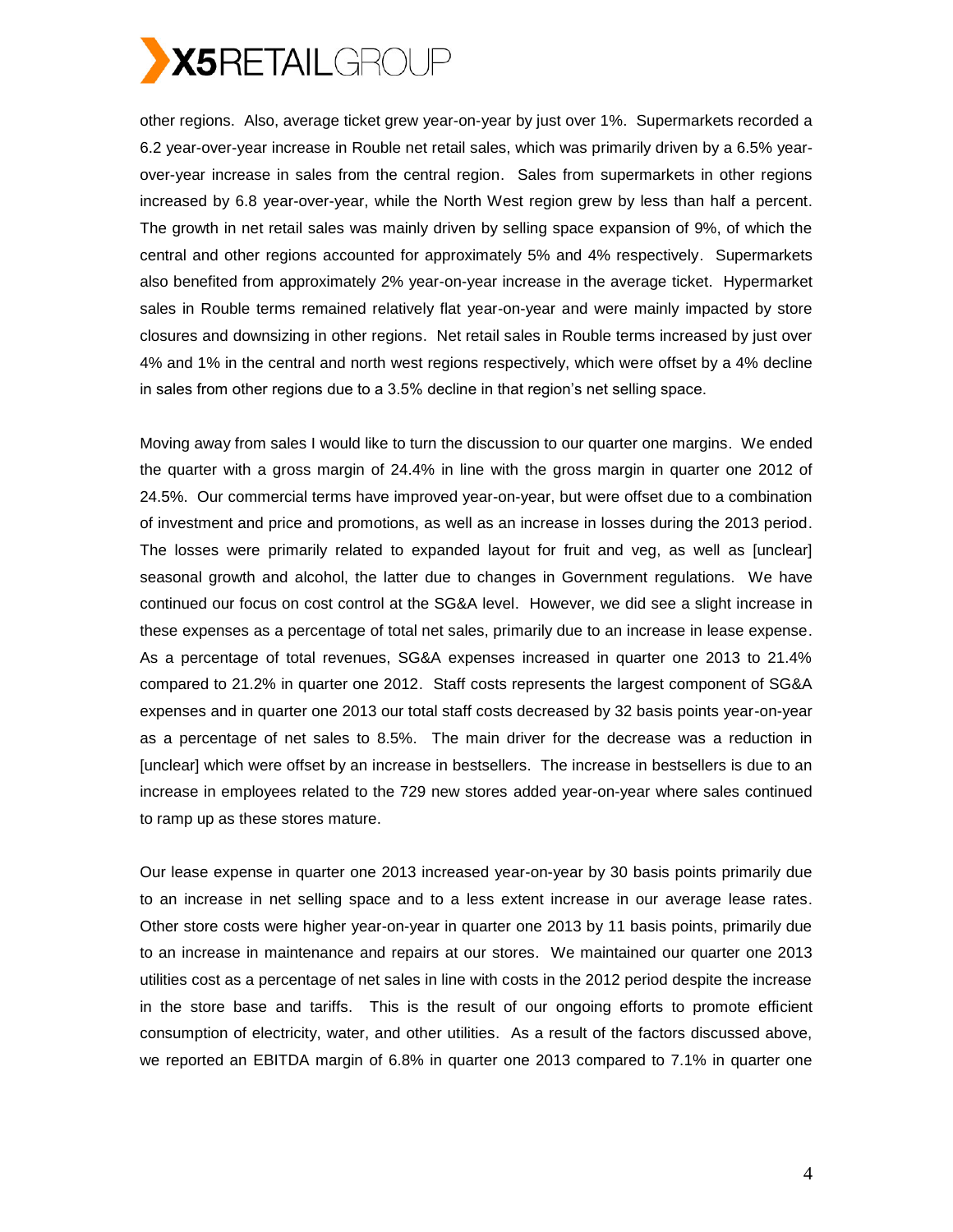

2012. We still maintain our guidance for an EBITDA margin of greater than 7% and see plenty of opportunities for greater efficiency in our operations.

Turning to X5's finance costs, we saw a significant increase year-on-year in our net financing costs of approximately 12% in quarter one 2013 in Rouble terms or by approximately 8 basis points as a percentage of sales. The increase was due to an approximately 2% increase in our total borrowings in Rouble terms at the end of quarter one 2013 as well as a 30 basis points increase in borrowing rates, which averaged 8.8% in the 2013 period. However, as of the end of quarter one 2013, our net debt to EBITDA ratio deteriorated slightly compared to year-end 2013 to 3.18 times compared to 3.15 times at 31 $^{\rm st}$  December 2012, but improved significantly from the end of quarter one 2012, which was 3.36 times. We are still well within our covenant limit of net debt to EBITDA of four times. Our interest coverage ratio remained healthy at 3.22 times compared to our covenant limit of 2.75 times. Our effective tax rate for the first three months of 2013 was 24.9% compared to 26.6% in the corresponding period of 2012. The decrease in our effective tax rate was due to the elimination of certain historical tax provisions as well as the Company's ongoing tax initiatives. As a result of the above, our net income margin for Q1 2013 was 1.6% compared to 1.7% in the corresponding period of 2012.

Our quarter one 2013 net cash generated from operating activities increased year-on-year to \$28.4 million from net cash used in operating activities of \$77.1 million in quarter one 2012, primarily due to changes in working capital and decrease in the income taxes paid in 2013 compared to 2012. Our working capital benefited from the high inventory base at 31 $^{\rm st}$  December 2012 and the subsequent inventory drawdown during quarter one 2013. This also negatively impacted our trade payables due to a decrease in purchases during the quarter. We did see significant improvement in our trade account receivables where the combination of approved collection procedures and a focus on front margin resulted in a reduction of \$87 million during the quarter. Our cash flows used in investing activities decreased in quarter one 2013 to \$105 million from \$180 million primarily due to a decrease in the number of new stores opening in quarter one 2013. Our Capex in 2013 was primarily focused on organic expansion, as we opened 66 stores during the period. We are also in the process of rolling out a light and heavy store refurbishment pilot programme for our Soft Discounters and in quarter one we launched light refurbishments at 10 stores in the North West region and seven in the central. This would be completed by  $24<sup>th</sup>$ May and, based on the results, we will target more stores in these and other regions. The light refurbishments require only short store closures and are mainly focused on lighting, refrigeration equipment, navigation, air conditioning, improving off shelving, and other fixes. We're also doing five full refurbishments as part of the pilot programme, two in the central region, starting in May,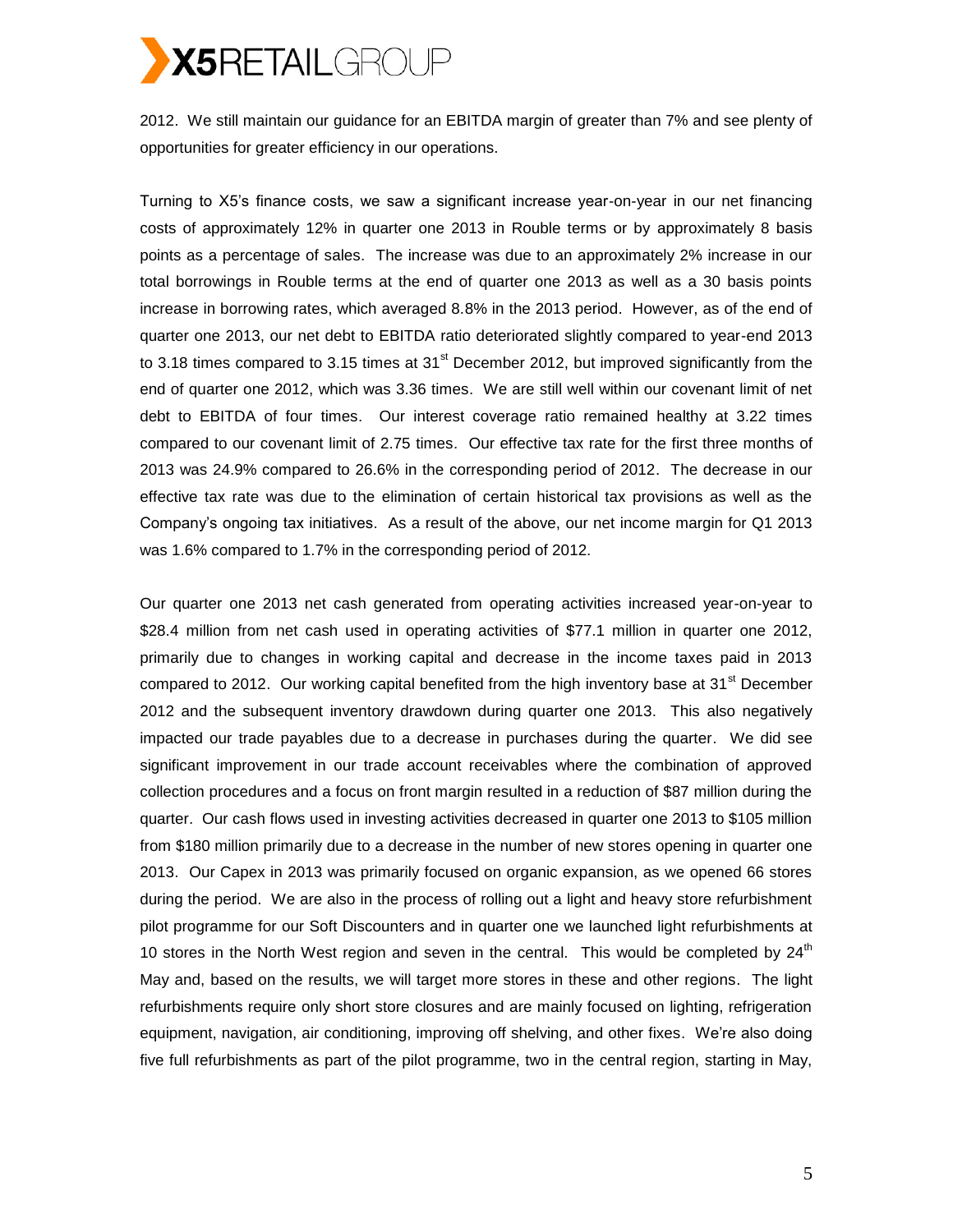

and three in other regions starting in June and July, and expect the stores to be closed for up to 20 days.

Regarding hypermarkets and supermarkets we are moving forward with select refurbishments, some of which will require stock closures, while the work is carried out. We also opened three supermarkets with a new expanded fish section. First results in sales have been very positive and so we plan to roll out this programme for another 10-12 stores before the end of this year. I would like to update you now on some of the initiatives which we mentioned during the previous conference call that we are currently working on.

Regarding [availability of] the changes in the organisational structure mentioned earlier will result in improvements in the logistics service level for both the Soft Discounters and the larger formats, which should in turn improve availability in all formats. Also, the team has all the tools and it's fully focused on tracking top selling items' availability in everyday regime. The active rollout of the auto replenishment system is underway at the Soft Discounter format and we plan to have this completed for stores in the central region by the end of June and for all regions by the end of the year. We have started with dry food and drink categories and we will add more categories as we become comfortable with the initial results of the rollout. We already see a positive impact in terms of the time Store Directors spent on the daily order process. We also expect positive impact on stocks and availability of goods as a result of rolling out this programme. We have also improved the analytical tools we use to measure our results; among others, by introducing a new service level reporting system that provides more accurate data on deliveries, including timing of deliveries, and comparative information on direct deliveries from suppliers to the stores. We have initiated a new system to track the availability of the top selling SKUs that provide data on the availability of these items at our Soft Discounter, supermarkets and hypermarkets, which the team is using now.

In terms of assortment, we expect positive results from the creation of the category management division at the Soft Discounter format, which will provide dedicated Category Managers for drinks, fresh grocery and on food categories, and will build on the decisions made about the assortment in the first quarter. We have also taken steps to address pricing in some regions and at different formats to ensure we are in line with competition and the value proposition of our stores, and have seen positive results from these actions. Finally, we have strengthened the management of Soft Discounters by reducing the store to supervisor ratio from approximately 21 in 2012 to 8 currently. This would provide additional support for Store Directors and ensure that store policies and routines are being followed. To further support this, we have rewritten the instructions for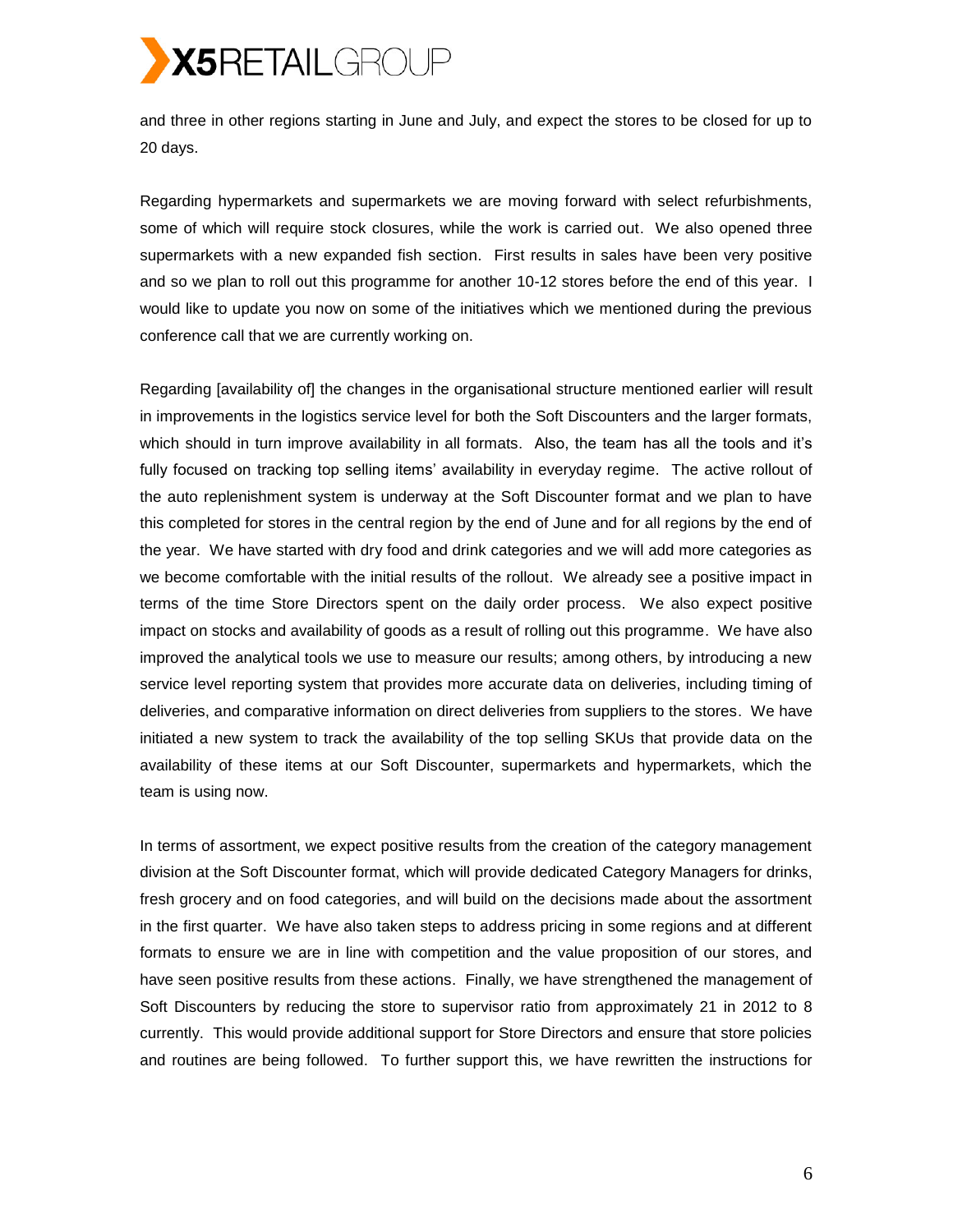

store employees and Store Directors to provide more concise and understandable directions to accomplish their daily tasks.

To summarise, we continue our back to basics work.

That concludes our discussion on the results and initiatives. Operator, we are beginning to start the question and answer portion of the call.

# **Questions and Answers**

# **Patrick Shields** *– Wood & Co*

First question really, I just want to understand some of the dynamics that happened through the first quarter, and it certainly looks as if your growth margin execution was pretty strong in the first quarter. I think that's better than most people expected and I just wonder whether there has been any sort of change in philosophy, because it looks like…you know, if we look at the like-for-like performance through the quarter, traffic deteriorated towards the end of the quarter, and I'm talking about Pyaterochka now, and did so again in April, judging by the handouts that you've given us today. We know that you have to deal with an unseasonal inventory build at the end of last year, so I think most people in the market expected heavy discounting through the quarter to impact growth margins and potentially operating margins more than it appears to have done. Has there been some kind of change in terms of a greater focus on preserving margins, a greater focus on preserving cash flow; obviously the cash flow performance in the first quarter was pretty strong. I just wonder whether there is any relation between the strength and the margin, and if you like the deterioration in traffic like-for-like through the quarter, as we decided to trade off margin for traffic, as it were.

# **Sergey Piven**

Let me try to answer several parts of your question. First of all, as I mentioned in the previous call and I mentioned today, we continue our focus on operation, which includes the focus on sales margins and stocks, which I think we are going to see the results of that in the nearest future. Second, in terms of our cash flow, as I mentioned we benefited from the selloff of the stock which we made for the high season in the end of December, and that had positive impact on our cash flow. In terms of like-for-like sales, we have to remember the current [unclear] of the [unclear] the Russian Federation this year versus the previous year. We have a rare combination of Easter and May holidays happening at the same the time. Last year, Easter was much earlier, so pre-Easter and Easter buying happened actually in April, while this year it's been delayed to May, so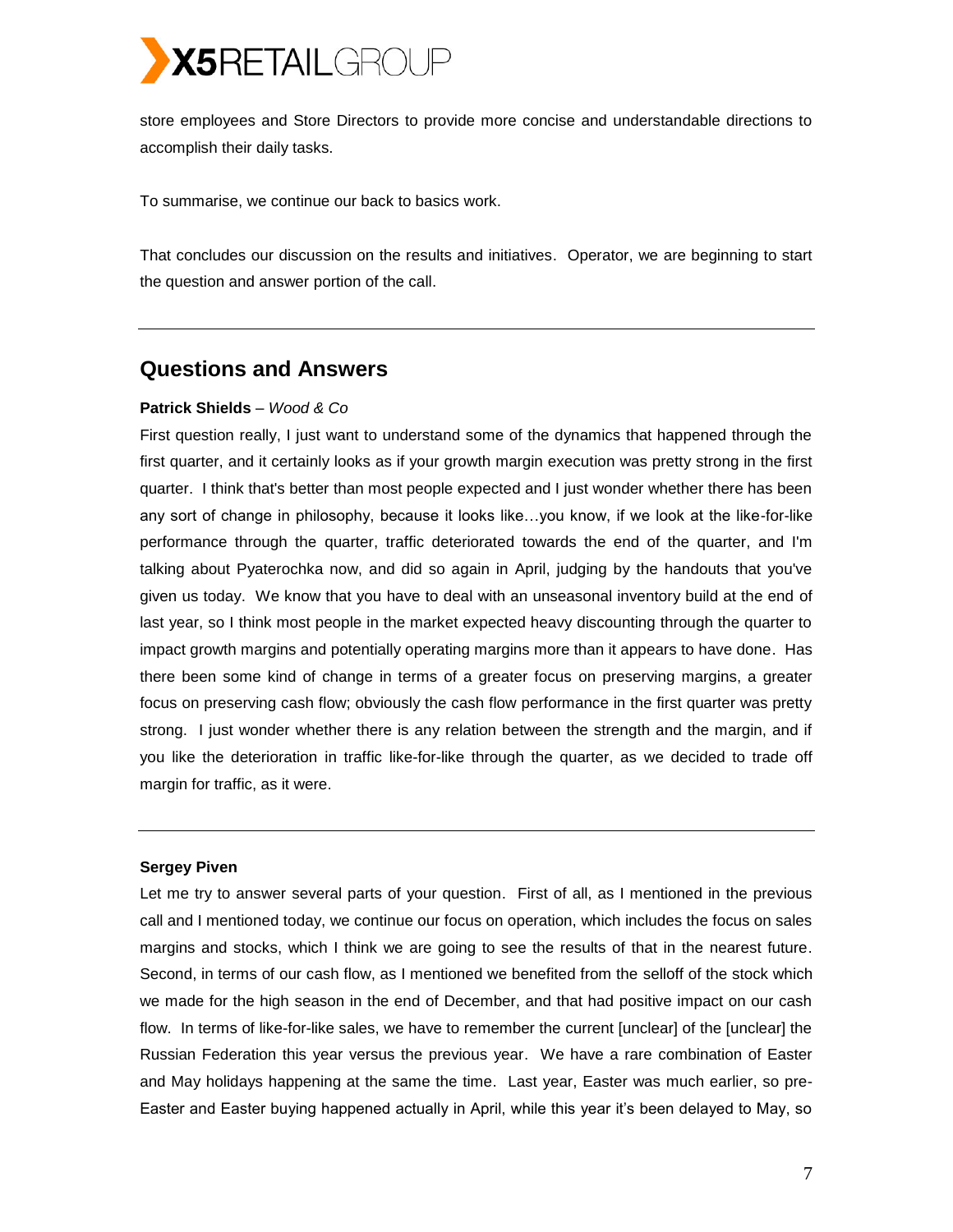# **X5RETAILGROUP**

that reflects I think a lot in our like-for-like and the decline in like-for-like which you happened to notice on April is directly related to the calendar of this holiday.

## **Patrick Shields** *– Wood & Co*

But I think what's also noticeable is that in both March and April your basket like-for-likes seems to be much closer to inflation than has been in the previous few months, which one interpretation of that is potentially not as much investing in prices.

# **Sergey Piven**

What we've seen, for example, in one of our formats in hypermarkets is that when you invest in price, first you see the negative effect on the basket, but the basket actually grows along with the traffic or even maybe sometimes faster simply because people realise that they can basically buy more with you, because your share of wallet of the customer increases, because you provide a better deal for the customers, so I think I see no contradiction of our pricing initiatives; careful, but quite active approach to promo and the growth of the basket.

# **Patrick Shields** *– Wood & Co*

The conclusion is you're not deemphasising promo. Promo is still a full part of your commercial approach to your value proposition and you continue to hope that that is going to be visible in a turnaround in traffic, part of which is attributable to the seasonal oddities, if you like.

# **Sergey Piven**

Promo has always been part of our tools to sell the products. It will continue to be part of our tools. There may be some modifications because we try to improve from quarter to quarter; again, I refer you back to our back to basics retail theme, we try to watch very careful the results of the promo and we will adjust accordingly. If we see positive or negative customer reaction to any specific items or any specific approaches in promo, but yes indeed we will continue strong communication of any promo actions which we might have, so this remains part of our strategy.

# **Patrick Shields** *– Wood & Co*

Just on Capex, are you willing to give us any guidance for Capex again for the full year? I mean it's certainly one of the reasons why you're…I mean there was a limited amount of cash drawn in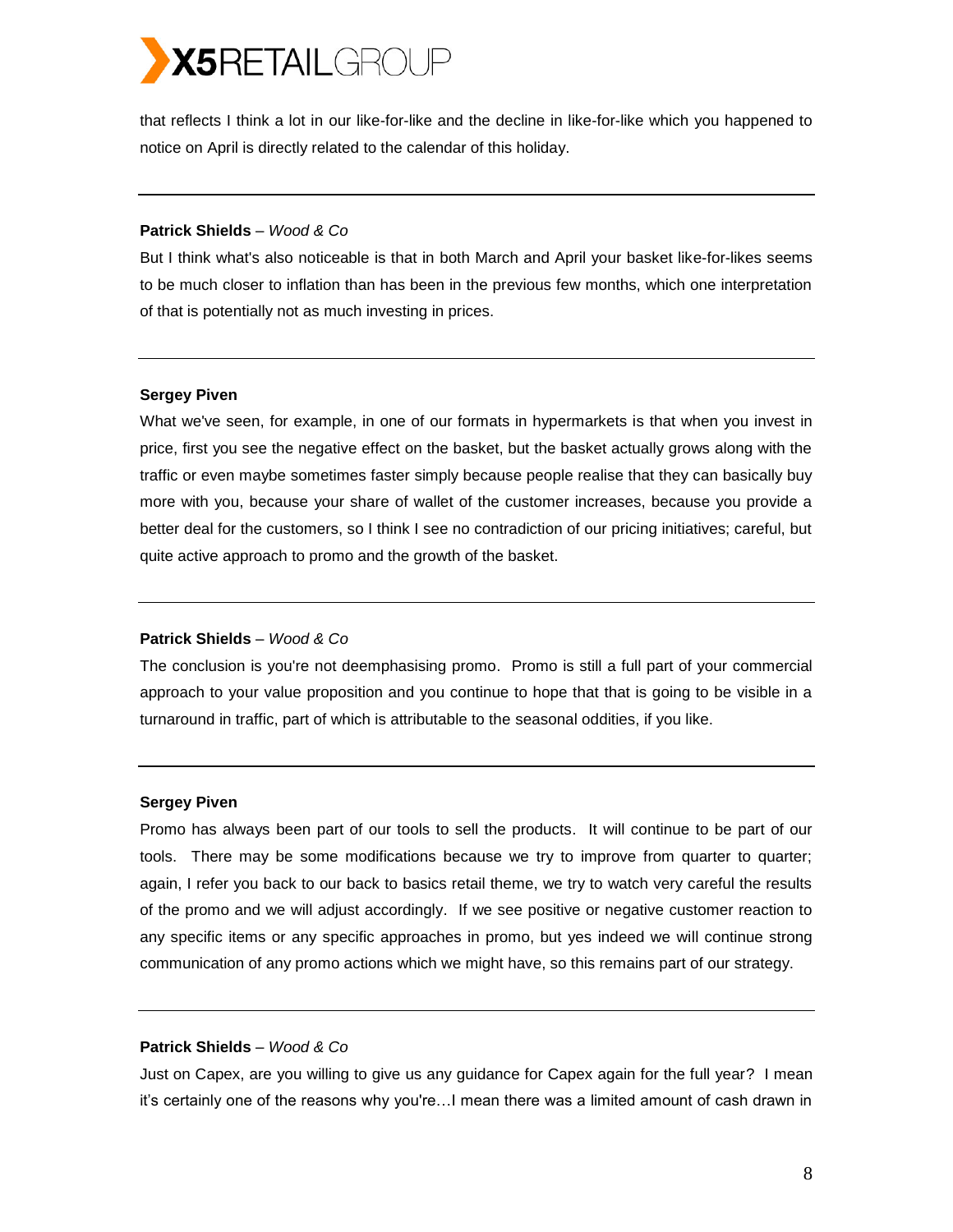

the fourth quarter, I mean obviously working capital management was very good, but you only spend \$100 million on Capex, which is a relatively low number and I just wonder whether we're seeing again, you know, the focus on operations rather than the focus on expansion being visible in moderating Capex, certainly in the short-term.

#### **Sergey Piven**

Low number of Capex spend in the first quarter relates to mainly two things. First we opened fewer stores than last year. We only opened 66 stores this year, so this is reflected in Capex. The other thing is I mentioned about our pilot programme of light and heavy refurbishment, which is now in the final stages of testing, and we will invest much more aggressively in the refurbishment of the stores in the remaining parts of the year versus the first quarter.

#### **Patrick Shields** *– Wood & Co*

I understand that you spent less because you opened fewer stores, but the question is whether that's a deliberate policy to rein back on store openings while you're addressing some of these other issues, or is this just a phasing effect and you'll return to a more significant number of store openings through the balance of the year?

#### **Sergey Piven**

We do not change our forecast to the top line. We do not change our forecast of the Capex, so of course we expect more store openings in the remaining part of the year. We already have seen some increase in store openings and in lease contracts signed in April. We just expect to ramp up the growth.

## **Maria Berasneva** *– Morgan Stanley*

My first question would be a clarification, so if we look at the like-for-like traffic at discounters, we see that it has deteriorated in March and then we saw no recovery in April, so how do you expect this to evolve for the rest of the year, if you have any expectations? The second question, I understand that you're effectively separating logistics for discounters, logistics and procurement for discounters, from supermarkets and hypermarkets, and how will it take to improvement the changes to logistics for discounters in your opinion?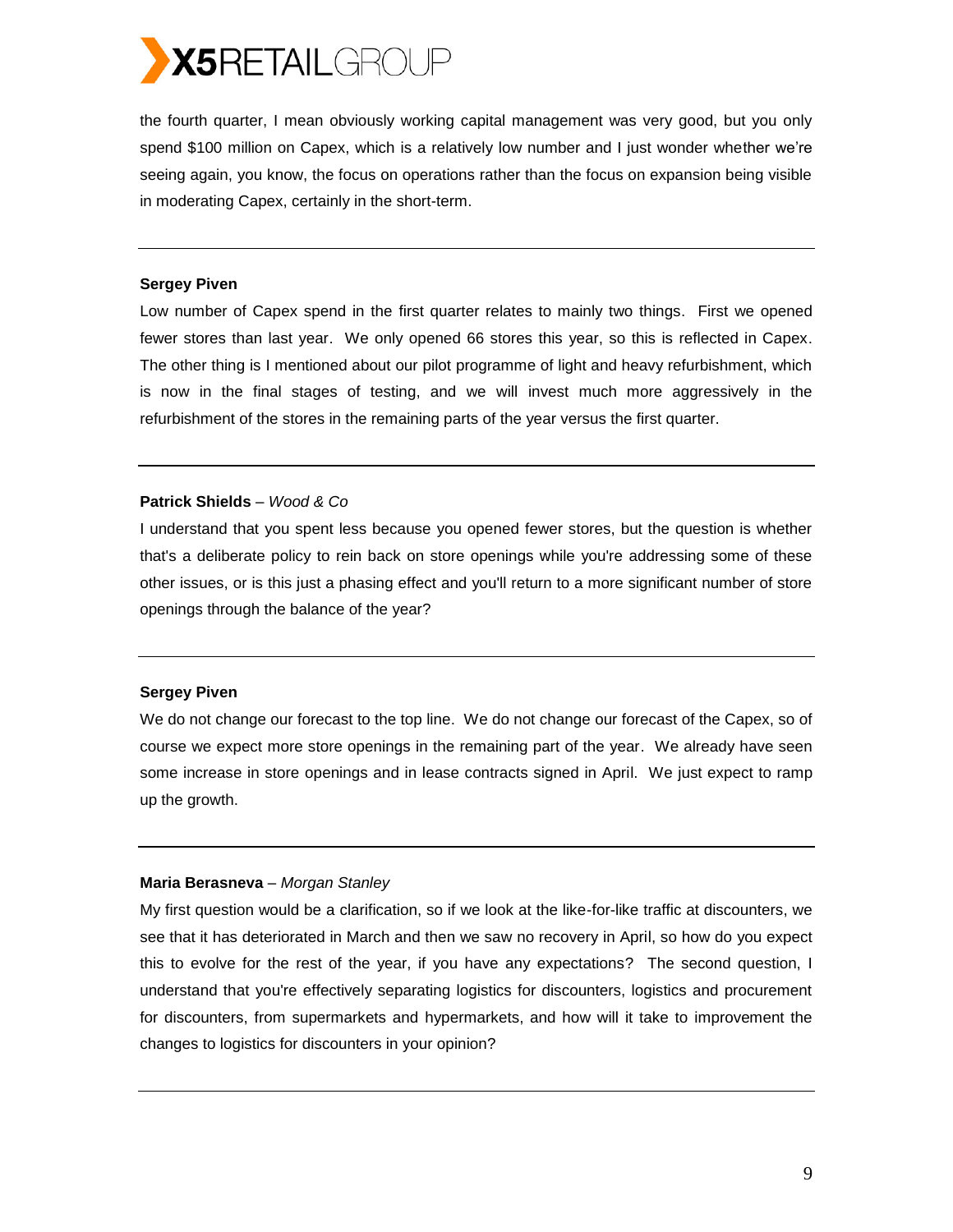

# **Sergey Piven**

The first part of the question about Soft Discounters like-for-like, you mentioned that we've had, as far as I've understood, weaker March and then recovery in April.

**Maria Berasneva** *– Morgan Stanley* We saw no recovery in traffic in April.

# **Sergey Piven**

No recovery.

# **Maria Berasneva** *– Morgan Stanley*

Yes, on the like-for-like basis in this country.

## **Sergey Piven**

Yes. Yes, it's all there in the numbers. We already mentioned or I already mentioned that the calendarisation of holidays this year does not help or did not help April sales, but we expect slightly better results in the second quarter due to both a combination of our initiatives more certainty with the Management Team and also calendarisation which didn't help April, actually helped a little bit in May.

# **Maria Berasneva** *– Morgan Stanley*

Okay, so maybe let me put the question differently. Do you expect the traffic for discounters to come back to the positive territory this year or at least be flat year-over-year?

# **Sergey Piven**

This is indeed minimum which we will accept from discounters. We do not plan for them negative like-for-like in total. Then in terms of splitting it between traffic and basket, I can't give you the more precise forecasts right now. Let's wait until the team formalise their strategy, which the first versions we will be happy to share with you at the investor day on  $11<sup>th</sup>$  July. Could you please repeat the second question you've had?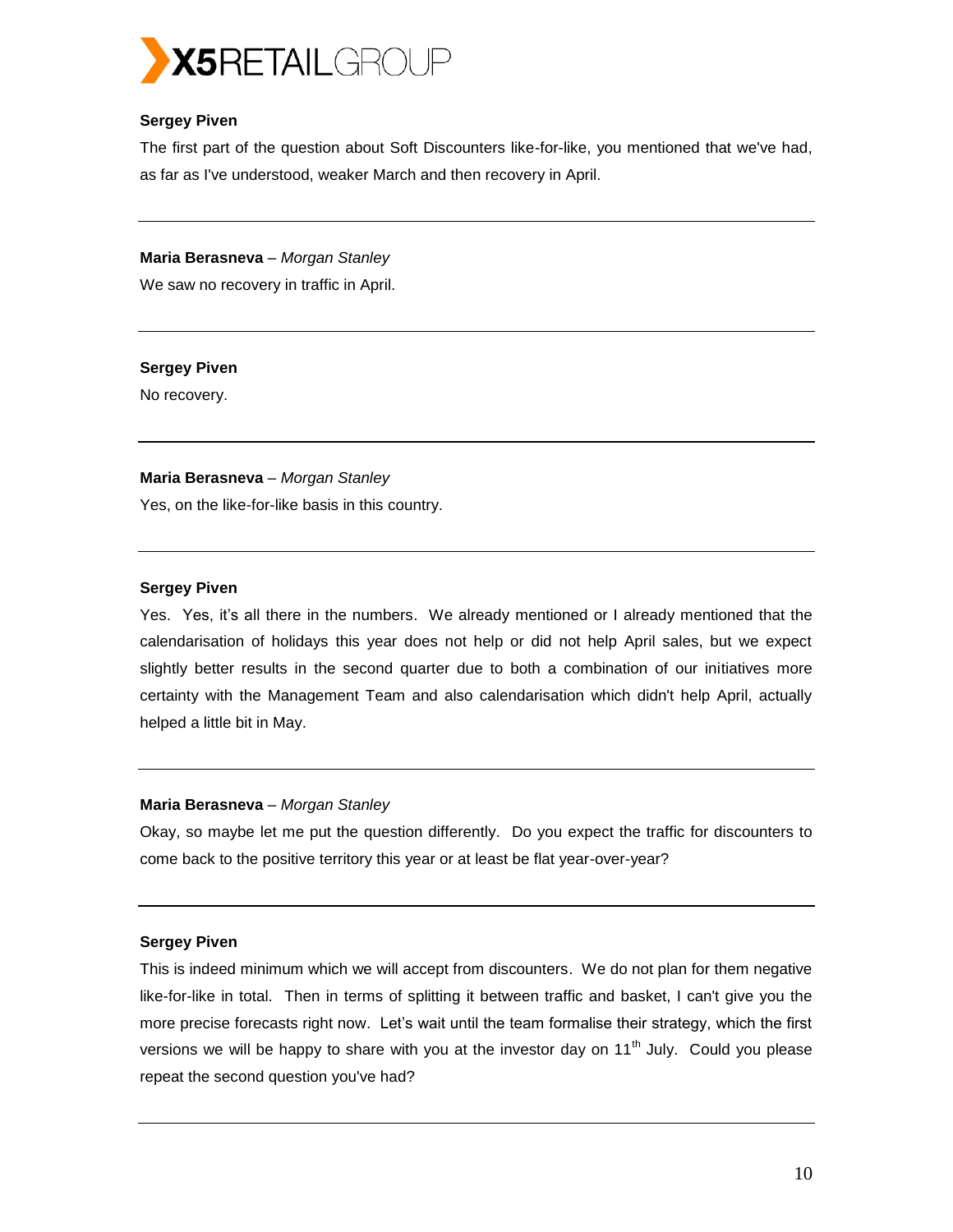

#### **Maria Berasneva** *– Morgan Stanley*

Absolutely, so with regards to the changes that you are implementing within discounters, you're effectively separating logistics and procurement for discounters from supermarkets and hypermarkets, and how long will it take to implement the changes to logistics for discounters in your opinion?

#### **Sergey Piven**

First of all, Maria thanks for asking that, I would like to clarify that we are creating the full category management function in discounters, which is different from procurement function, and that is exactly where we expect to see the improvements and creation of more customer-centric approach. Category management will include not only procurement, but also management of the assortment, management of pricing and promo, as well as the marketing actions together in the holistic approach to the marketing equation and value proposition of the format. In terms of creation of this function, we expected to have the base of the team transferred by  $1<sup>st</sup>$  July and we expected to finish the creation of category management in the form which works I think by end of August. Of course, this is something which will then be fine-tuned and perfected, you know, continuously, but we expect the new team fully up and running for the next negotiation campaign which will stat in autumn. As for logistics, I mentioned that on the central region we move very fast, because our split of this year's [share] allows a smooth transition. They actually already have dedicated this [unclear], which serviced Pyaterochka. In other regions, there will be no rush on that. The team will be preparing the plans, which again I think we will be happy to share on the investor's day, on 11<sup>th</sup> July. My estimate is that we will have it in a well-controlled and stepby-step process, which will take of course beyond 2013.

## **Brady Martin** *– Citi Bank*

I have two questions really. One is just hopefully a clarification on exactly what happened in April. The second question is just about the tax rate, so if we look at the growth for April, you had a slowdown it looks like in every format; I mean you've mentioned a couple of times that it was due to the Easter holidays, but if were also look at your competitors, Magnit, Dixi that have also reported April numbers, we didn't see a similar slowdown to that level, and particular if you look a look at Pyaterochka, your growth is down 8.7% from 11% in March; through March, basis upon 17%, food inflation is about 8%. I'm just having a hard time understanding why growth in that format is so weak. Are there some other reasons other than holiday development and maybe you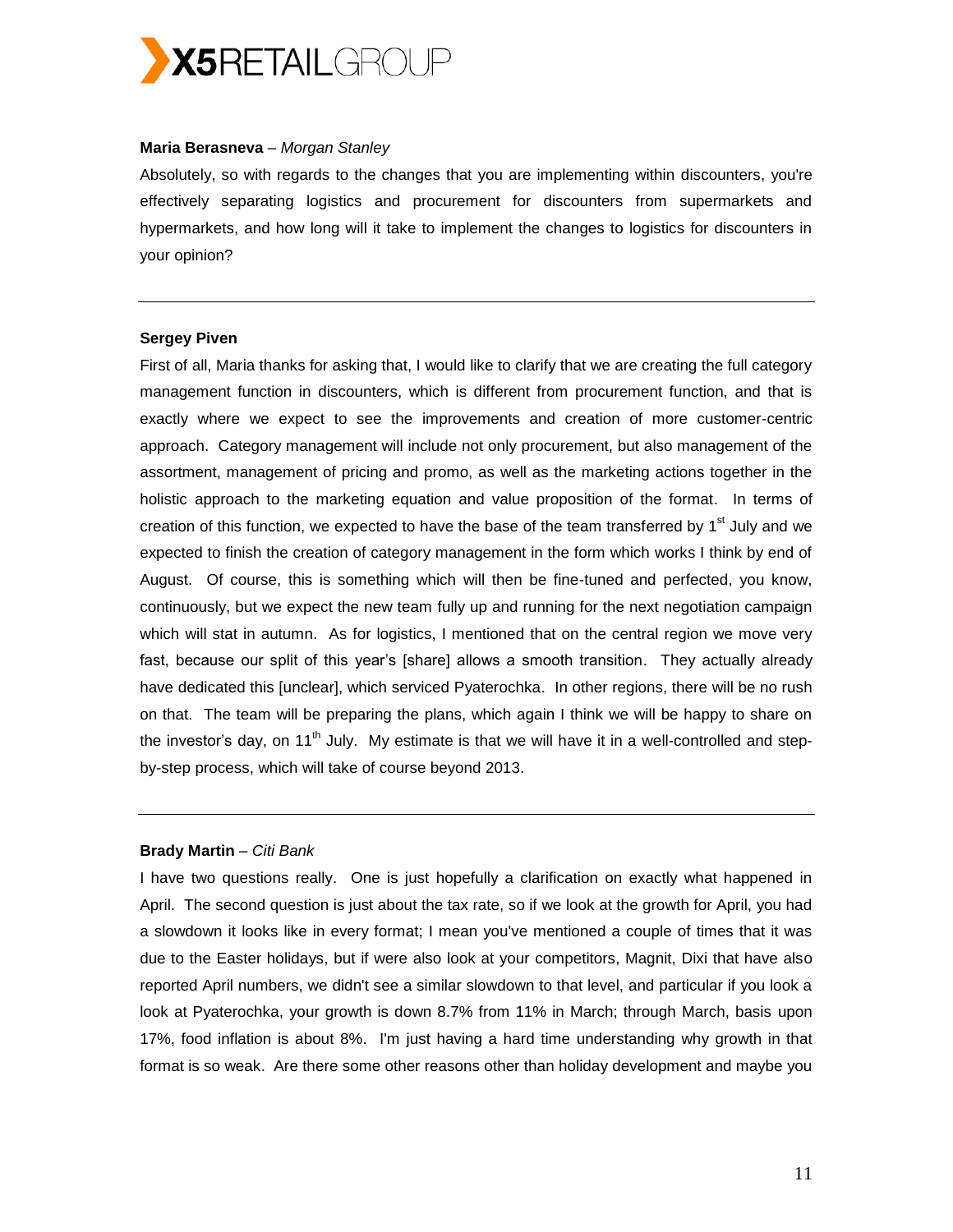# **X5RETAILGROUP**

can give us some colour on what's happening in the first few weeks of May, and are these numbers a lot better that the market will be more excited about it. That's the first question for tax.

#### **Sergey Piven**

Okay, I will try to answer this question. Why we're having maybe lower results than our competitive. Of course, since the last call, we have not been able to solve all of our issues. That's why regretfully I think it could be expected that our results are worse than Magnit for the first quarter and were for April, but we did not have any April specific issues in our organisation or in our supply chain, so that's what I can answer for this question. Regarding the second part on the tax rate, I already mentioned that our low tax rate is due to some reduction in the previous year's reserves and that's as much as I think we can comment on the tax rate.

#### **Brady Martin** *– Citi Bank*

If I may just follow up, can you give us some idea on the first part on growth, what did the numbers look like in the first couple of weeks of may, which you should already have, and then on tax rates, do you have some target for the year, some kind of effective tax rate for the year? Is this lower tax rate and provision, is this something that we're just seeing in Q1 or is this something you think you will see for the full year?

#### **Sergey Piven**

I think the tax rate which we reported is sustainable, but I'm afraid this is as much as I can disclose.

## **Brady Martin** *– Citi Bank*

It's about May numbers or are these significantly better than April?

#### **Sergey Piven**

Where we see the good improvement is mostly in the hypermarkets, which are now firmly I think in the positive territory. About the rest of the formats, I would not be in a position to comment on any definite trends right now; Soft Discounters, of course, we expect much more improvements in the remaining part of the year especially due to two facts; first that some of our actions have lead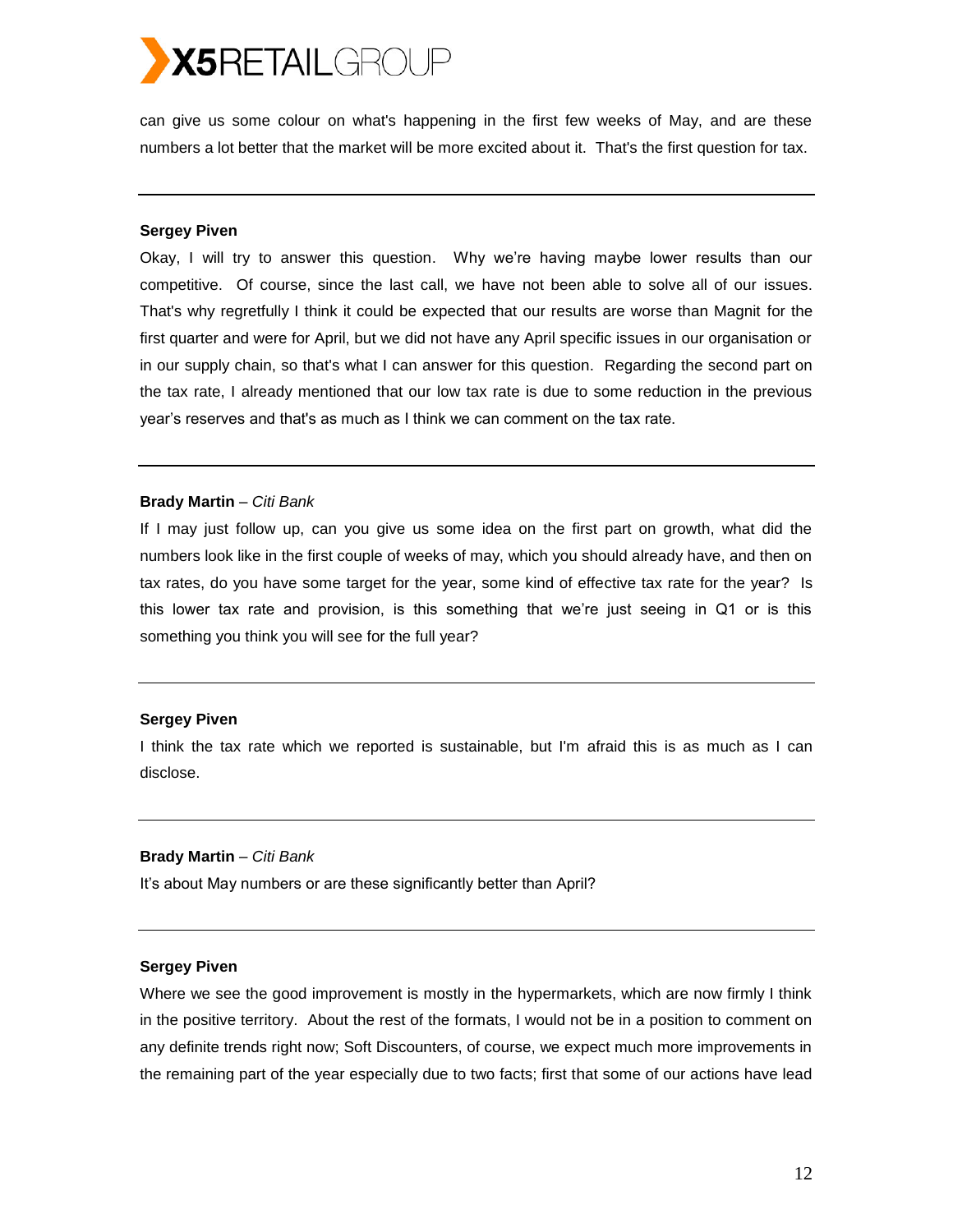

time and secondly is that the new Management Team will take more active measures on improving the performance.

#### **Tatyana Bobrovskaya** *– Metropol*

Hello, my first question is related to your refurbishment programme. On the last call you've told us that you plan to spend about 26% of the total Capex, which is about RUR 7.8 billion. This seems a pretty large amount and according to our estimates it should be about 500-700 store refurbishments; if we are right, it is a quite large amount and do you expect in pressure on margins due to the closings of these stores and can you give us an approximate guidance of the stores refurbishments this year?

## **Sergey Piven**

We confirm this 26% number, but we never disclosed and we cannot disclose right now the number of the stores which will be part of the programme. As for the closure of the stores, one of the peculiarities of this programme is that we tried to minimise the number of days the store is closed. This is in fact one of the key parameters how we will assess this programme of being successful or not. This puts a lot of pressure of course on our organisation and the product team, which does now the pilot, but so far we have been quite happy with the results they achieved. It's literally just a couple of days which the store is closed, so I do not expect…I expect in fact the benefits of the slight remodelling to be higher than the loss of couple of days of sales for each store to be closed.

#### **Tatyana Bobrovskaya** *– Metropol*

Yes, but it was very few refurbishments since the beginning of the year and what about when it's going to be a large number of stores?

#### **Sergey Piven**

The programme is designed in such a way that we…as I said, that the number of days the store is closed is one of the key requirements of the programme, so if we are not sure that we can fulfil this requirement, this story is not closed and the team has a task to figure out how to achieve this target.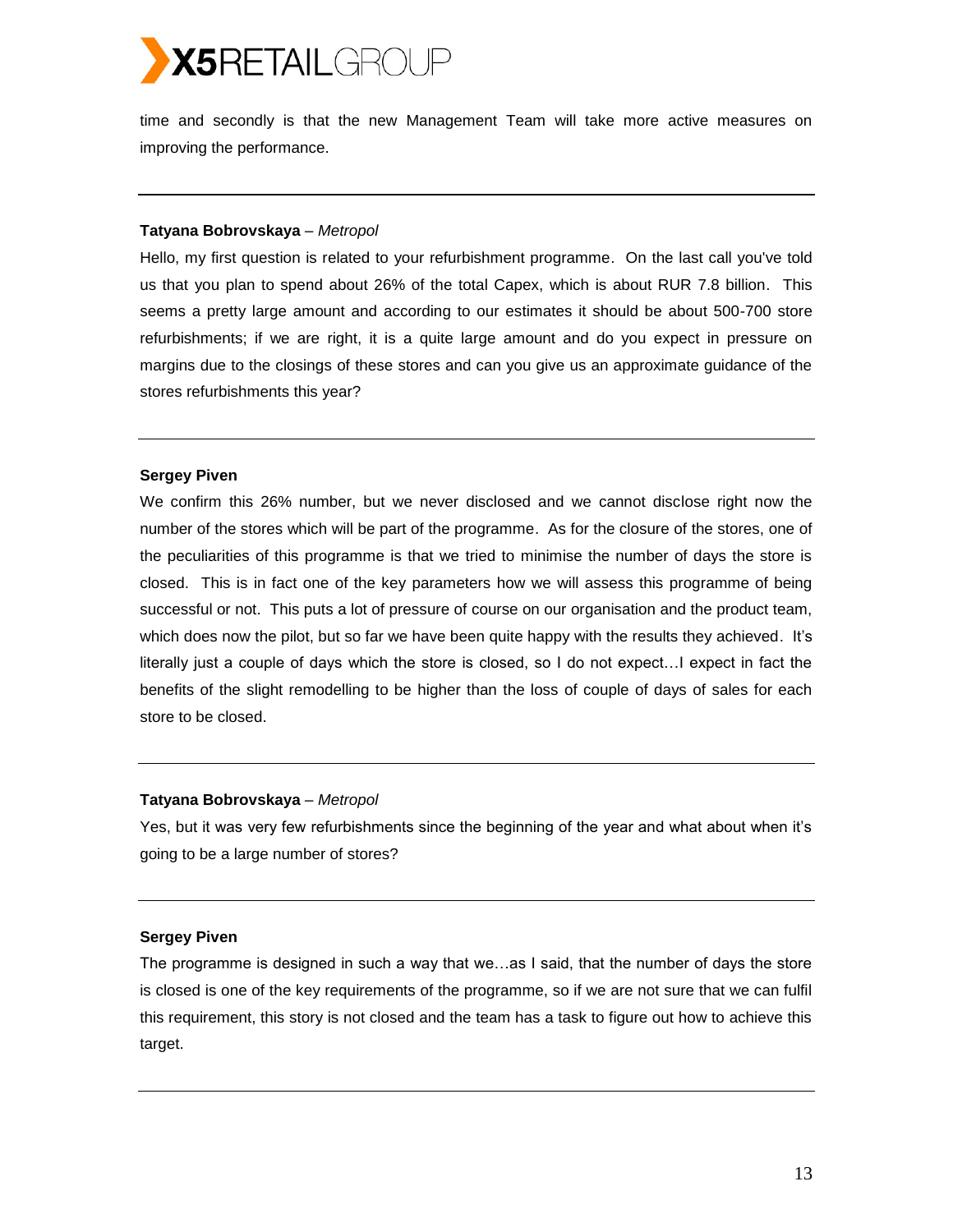

# **Tatyana Bobrovskaya** *– Metropol*

Okay and my second question is related to the lease expenses. We see that one of the reason you named is the increase of the leased selling space, but actually the gross in the leased expenses seemed higher than the growth in the leased selling space, so I would like to ask you about [unclear] to bring more colour on the rest cost dynamic this year and what do you expect in this area this year?

## **Sergey Piven**

Here, we have probably a combination of factors. Number one is we opened…organically we opened the record number of stores last year, which are ramping up, and most of these stores will list or at least the proportion of leased versus own stores is moving toward the leased stores, so this has an effect. The other effect is of course if you look at our sales growth, you will see that a major part of our sales growth comes from other regions, which is not Moscow and not St Petersburg where the sales densities are lower, which also has some effect on the lease costs as a percentage of our revenue. I think these two factors explain most of this number.

#### **Tatyana Bobrovskaya** *– Metropol*

Okay and my last question, if I may, is related to the very small number of openings in the first quarter and in April as well, so you're saying the selling space has increased by only 1.5% while you confirmed the guidance of 11% selling space increase this year, so when should we expect the acceleration of expansion – in the second half of the year or already in the second quarter?

#### **Sergey Piven**

We are seeing the acceleration already now, but traditionally X5 opened more stores in the last quarter than in other quarters, so that's the tendency which continues this year.

## **Jamie Coleman** *– Tamsel*

Are you still doing the analyst day this Sunday and Monday or is that being postponed?

# **Sergey Piven**

That has been scheduled for  $11<sup>th</sup>$  July to allow our new Pyaterochka team to present to you their views and to ensure the ownership of Pyaterochka's strategy by this team.